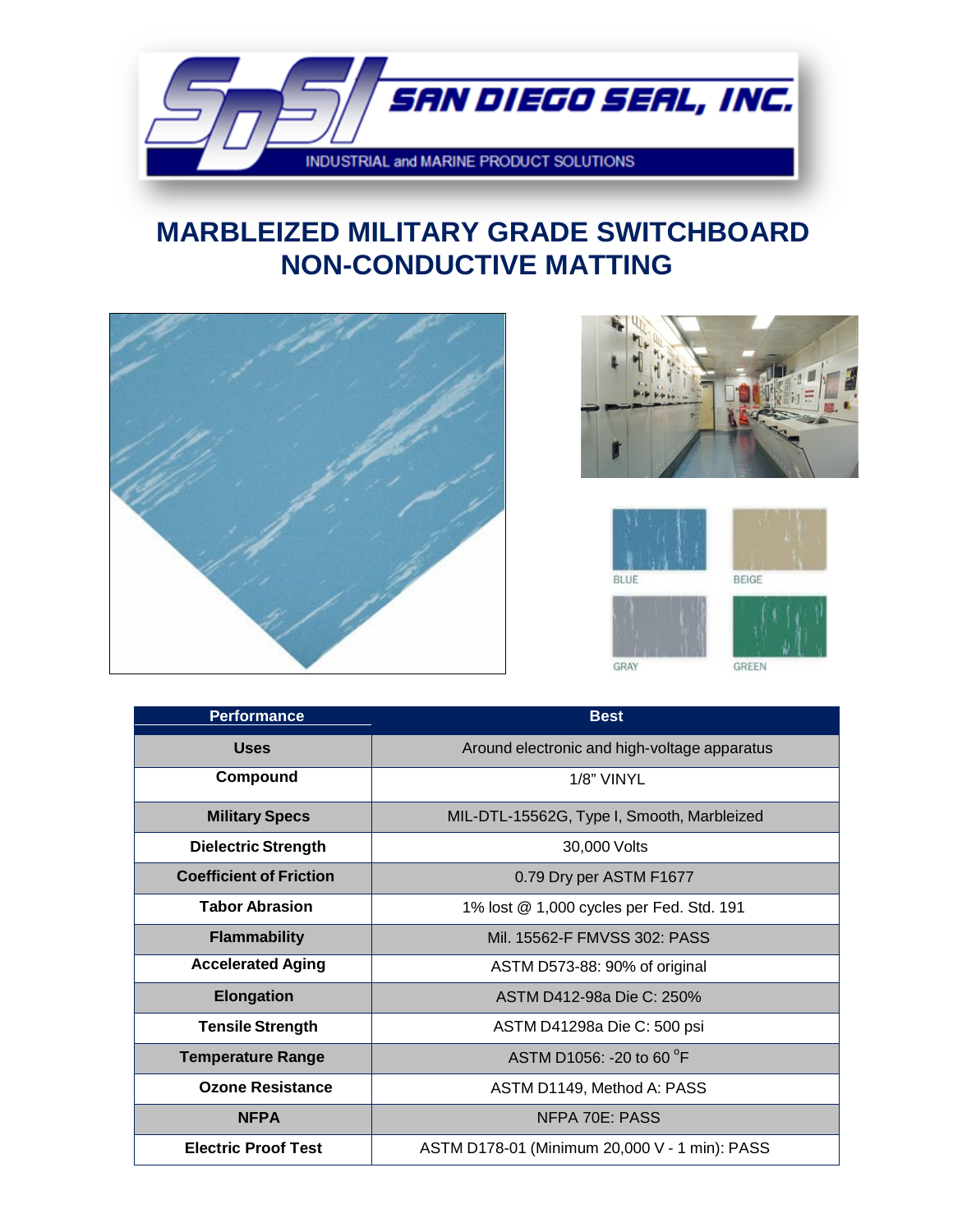

## **DIAMOND PLATE MILITARY GRADE SWITCHBOARD NON-CONDUCTIVE MATTING**







| <b>Performance</b>             | <b>Best</b>                                   |
|--------------------------------|-----------------------------------------------|
| <b>Uses</b>                    | Around electronic and high-voltage apparatus  |
| Compound                       | $3/16"$ PVC                                   |
| <b>Military Specs</b>          | MIL - DTL - 15562-F Amend 3 (and -G), Type II |
| <b>Dielectric Strength</b>     | 30,000 Volts                                  |
| <b>Coefficient of Friction</b> | 0.68 Dry per ASTM F1677                       |
| <b>Tabor Abrasion</b>          | 4% lost @ 1,000 cycles per Fed. Std. 191      |
| <b>Flammability</b>            | Passes Fed Std 501, Method 6411 and           |
|                                | Mil. 15562-F FMVSS 302: PASS                  |
| <b>Accelerated Aging</b>       | ASTM D573-88: 90% of original                 |
| <b>Elongation</b>              | ASTM D412-98a Die C: 250%                     |
| <b>Tensile Strength</b>        | ASTM D41298a Die C: 500 psi                   |
| <b>Temperature Range</b>       | ASTM D1056: -20 to 60 <sup>o</sup> F          |
| <b>Ozone Resistance</b>        | ASTM D1149, Method A: PASS                    |
| <b>OSHA Requirement</b>        | 29 CFR 1910.335 (a)(1)(i)                     |
| <b>NFPA</b>                    | NFPA 70E: PASS                                |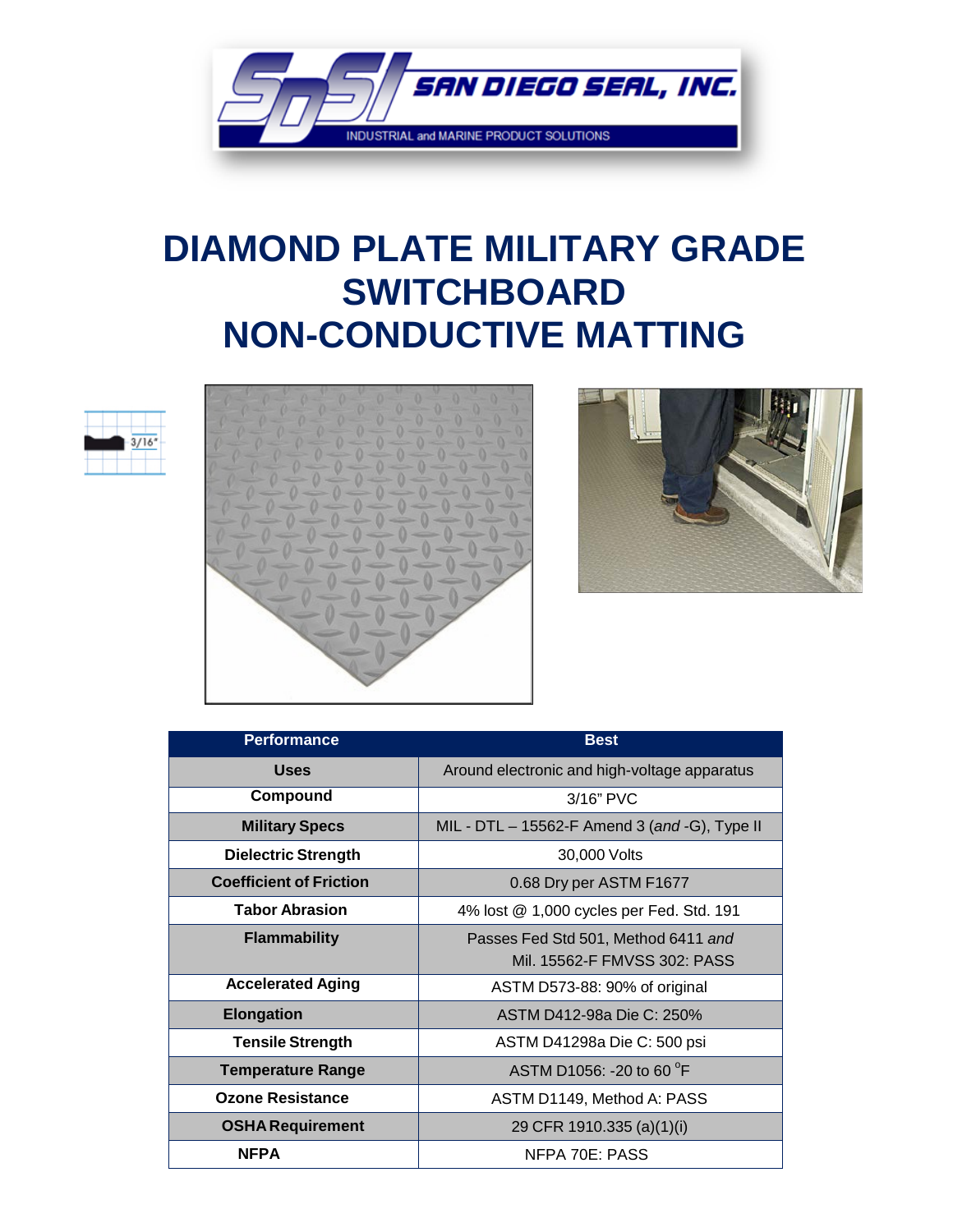

### **CORRUGATED SWITCHBOARD NON-CONDUCTIVE MATTING**











| <b>Performance</b>             | <b>Best</b>                                   |
|--------------------------------|-----------------------------------------------|
| <b>Uses</b>                    | Around electronic and high-voltage apparatus  |
| Compound                       | 1/4", 3/8", 1/2" Vinyl                        |
| <b>ANSI/ASTM Rating</b>        | D178-01 - Type II - Class 2                   |
| Dielectric Breakdown           | ASTM D149-97a (Minimum 30,000 V): PASS        |
| <b>Coefficient of Friction</b> | 0.91 Dry per ASTM F1677                       |
| <b>Tabor Abrasion</b>          | 1% lost @ 1,000 cycles per Fed. Std. 191      |
| <b>Flammability</b>            | "A" Rating per MVSS 302                       |
| <b>Flame Resistance</b>        | ASTM D178-01: 0.224 mm/s                      |
| <b>Accelerated Aging</b>       | ASTM D573-88: 1000 psi                        |
| <b>Electric Proof Test</b>     | ASTM D178-01 (Minimum 20,000 V - 1 min): PASS |
| <b>Elongation</b>              | ASTM D412-98a Die C: 300%                     |
| <b>Moisture Absorption</b>     | ASTM D570-95: 0.2%                            |
| 03 Resistance Test: Method B   | <b>ASTM D178-01: PASS</b>                     |
| <b>Oil Resistance</b>          | ASTM D471-97: 2.0%                            |
| <b>Tensile Strength</b>        | ASTM D412-98a Die C: 1212 psi                 |
| <b>Tension Set</b>             | ASTM D412-98a Die B: 0.228 in.                |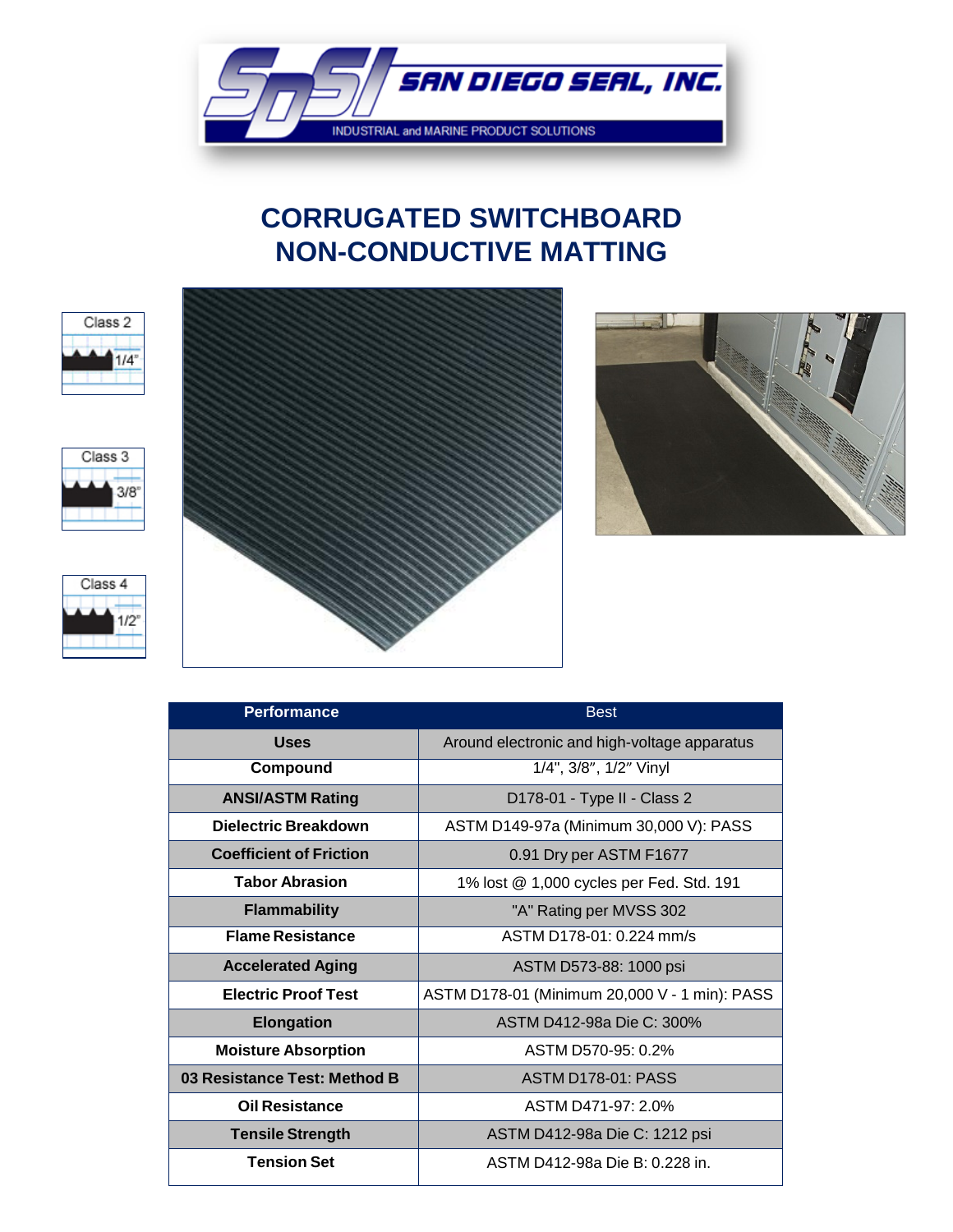

# **NON-CONDUCTIVE MATTING DIAMOND PLATE SWITCHBOARD**



| <b>Performance</b>             | <b>Best</b>                                  |
|--------------------------------|----------------------------------------------|
| <b>Uses</b>                    | Around electronic and high-voltage apparatus |
| Compound                       | $1/4$ " Vinyl                                |
| <b>ANSI/ASTM Rating</b>        | D178-01 - Type II - Class 2                  |
| <b>Dielectric Strength</b>     | 30,000 Volts                                 |
| <b>Coefficient of Friction</b> | 0.68 Dry per ASTM F1677                      |
| <b>Tabor Abrasion</b>          | 1% lost @ 1,000 cycles per Fed. Std. 191     |
| <b>Flammability</b>            | "A" Rating per MVSS 302                      |
| <b>Flame Resistance</b>        | $ASTM D178-01: 0.224 mm/s$                   |
| <b>Accelerated Aging</b>       | ASTM D573-88: 1000 psi                       |
| <b>Elongation</b>              | ASTM D412-98a Die C: 300%                    |
| <b>Moisture Absorption</b>     | ASTM D570-95: 0.2%                           |
| 03 Resistance Test: Method B   | <b>ASTM D178-01: PASS</b>                    |
| <b>Oil Resistance</b>          | ASTM D471-97: 2.0%                           |
| <b>Tensile Strength</b>        | ASTM D412-98a Die C: 1212 psi                |
| <b>Tension Set</b>             | ASTM D412-98a Die B: 0.228 in.               |